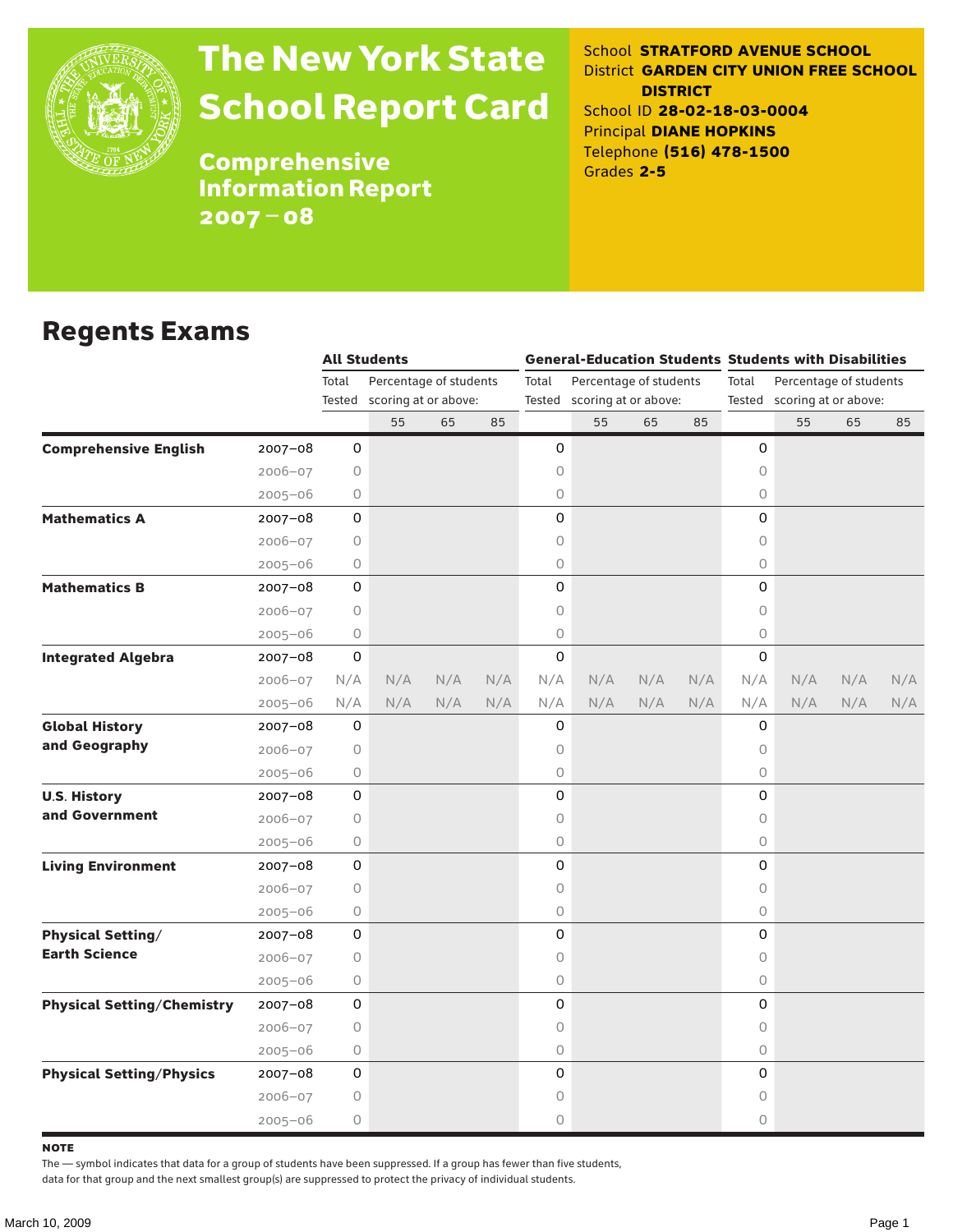School ID **28-02-18-03-0004**

### New York State English as a Second Language Achievement Test (NYSESLAT)

|                  |             | <b>All Students</b> |                                   |                             |     |                          | <b>General-Education Students</b> |                                   |                             |  |       | <b>Students with Disabilities</b> |  |                             |  |       |  |
|------------------|-------------|---------------------|-----------------------------------|-----------------------------|-----|--------------------------|-----------------------------------|-----------------------------------|-----------------------------|--|-------|-----------------------------------|--|-----------------------------|--|-------|--|
|                  |             | Total               |                                   | Percent of students scoring |     |                          | Total                             |                                   | Percent of students scoring |  |       | Total                             |  | Percent of students scoring |  |       |  |
|                  |             |                     | Tested in each performance level: |                             |     |                          |                                   | Tested in each performance level: |                             |  |       | Tested in each performance level: |  |                             |  |       |  |
|                  |             |                     |                                   | Begin. Interm. Adv.         |     | Prof.                    |                                   |                                   | Begin. Interm. Adv.         |  | Prof. |                                   |  | Begin. Interm. Adv.         |  | Prof. |  |
| <b>Listening</b> | $2007 - 08$ | 0                   |                                   |                             |     |                          | 0                                 |                                   |                             |  |       | 0                                 |  |                             |  |       |  |
| and Speaking     | $2006 - 07$ | $\mathsf O$         |                                   |                             |     |                          | $\circ$                           |                                   |                             |  |       | $\circ$                           |  |                             |  |       |  |
| $(Grades K-1)$   | $2005 - 06$ | 0                   |                                   |                             |     |                          | $\circ$                           |                                   |                             |  |       | $\circ$                           |  |                             |  |       |  |
| <b>Reading</b>   | $2007 - 08$ | 0                   |                                   |                             |     |                          | 0                                 |                                   |                             |  |       | 0                                 |  |                             |  |       |  |
| and Writing      | $2006 - 07$ | $\bigcirc$          |                                   |                             |     |                          | $\mathsf O$                       |                                   |                             |  |       | $\circ$                           |  |                             |  |       |  |
| $(Grades K-1)$   | $2005 - 06$ | $\bigcirc$          |                                   |                             |     |                          | $\circ$                           |                                   |                             |  |       | $\circ$                           |  |                             |  |       |  |
| <b>Listening</b> | $2007 - 08$ | 5                   | 0%                                | 0%                          | 40% | 60%                      | 4                                 |                                   |                             |  |       | $\mathbf{1}$                      |  |                             |  |       |  |
| and Speaking     | $2006 - 07$ | $\sqrt{2}$          |                                   |                             |     |                          | $\overline{2}$                    |                                   |                             |  |       | 0                                 |  |                             |  |       |  |
| $(Grades 2-4)$   | $2005 - 06$ | 0                   |                                   |                             |     |                          | $\bigcirc$                        |                                   |                             |  |       | $\bigcirc$                        |  |                             |  |       |  |
| <b>Reading</b>   | $2007 - 08$ | 5                   | 0%                                | 0%                          |     | 0% 100%                  | 4                                 |                                   |                             |  |       | $\mathbf 1$                       |  |                             |  |       |  |
| and Writing      | 2006-07     | $\sqrt{2}$          |                                   |                             |     |                          | $\overline{2}$                    |                                   |                             |  |       | $\Omega$                          |  |                             |  |       |  |
| (Grades $2-4$ )  | $2005 - 06$ | $\mathsf O$         |                                   |                             |     |                          | $\circ$                           |                                   |                             |  |       | $\circ$                           |  |                             |  |       |  |
| <b>Listening</b> | 2007-08     | $\mathbf{1}$        |                                   |                             |     | $\overline{\phantom{0}}$ | $\mathbf{1}$                      |                                   |                             |  |       | 0                                 |  |                             |  |       |  |
| and Speaking     | $2006 - 07$ | $\bigcirc$          |                                   |                             |     |                          | 0                                 |                                   |                             |  |       | $\circ$                           |  |                             |  |       |  |
| $(Grades 5-6)$   | $2005 - 06$ | $\bigcirc$          |                                   |                             |     |                          | 0                                 |                                   |                             |  |       | $\bigcirc$                        |  |                             |  |       |  |
| <b>Reading</b>   | $2007 - 08$ | $\mathbf{1}$        |                                   |                             |     |                          | $\mathbf{1}$                      |                                   |                             |  |       | 0                                 |  |                             |  |       |  |
| and Writing      | $2006 - 07$ | 0                   |                                   |                             |     |                          | 0                                 |                                   |                             |  |       | $\circ$                           |  |                             |  |       |  |
| $(Grades 5-6)$   | $2005 - 06$ | 0                   |                                   |                             |     |                          | 0                                 |                                   |                             |  |       | $\circ$                           |  |                             |  |       |  |
| Listening        | $2007 - 08$ | 0                   |                                   |                             |     |                          | 0                                 |                                   |                             |  |       | 0                                 |  |                             |  |       |  |
| and Speaking     | $2006 - 07$ | $\mathsf O$         |                                   |                             |     |                          | $\mathsf O$                       |                                   |                             |  |       | $\circ$                           |  |                             |  |       |  |
| (Grades $7-8$ )  | $2005 - 06$ | $\bigcirc$          |                                   |                             |     |                          | 0                                 |                                   |                             |  |       | $\circ$                           |  |                             |  |       |  |
| <b>Reading</b>   | $2007 - 08$ | 0                   |                                   |                             |     |                          | 0                                 |                                   |                             |  |       | 0                                 |  |                             |  |       |  |
| and Writing      | $2006 - 07$ | 0                   |                                   |                             |     |                          | 0                                 |                                   |                             |  |       | 0                                 |  |                             |  |       |  |
| (Grades $7-8$ )  | $2005 - 06$ | 0                   |                                   |                             |     |                          | 0                                 |                                   |                             |  |       | $\bigcirc$                        |  |                             |  |       |  |
| <b>Listening</b> | $2007 - 08$ | 0                   |                                   |                             |     |                          | 0                                 |                                   |                             |  |       | 0                                 |  |                             |  |       |  |
| and Speaking     | $2006 - 07$ | $\mathsf O$         |                                   |                             |     |                          | $\bigcirc$                        |                                   |                             |  |       | $\circ$                           |  |                             |  |       |  |
| $(Grades g-12)$  | $2005 - 06$ | $\mathsf O$         |                                   |                             |     |                          | 0                                 |                                   |                             |  |       | $\circ$                           |  |                             |  |       |  |
| <b>Reading</b>   | 2007-08     | $\mathsf 0$         |                                   |                             |     |                          | 0                                 |                                   |                             |  |       | 0                                 |  |                             |  |       |  |
| and Writing      | $2006 - 07$ | 0                   |                                   |                             |     |                          | 0                                 |                                   |                             |  |       | $\circ$                           |  |                             |  |       |  |
| $(Grades g-12)$  | $2005 - 06$ | $\bigcirc$          |                                   |                             |     |                          | 0                                 |                                   |                             |  |       | $\circ$                           |  |                             |  |       |  |

#### **NOTE**

The — symbol indicates that data for a group of students have been suppressed. If a group has fewer than five students,

data for that group and the next smallest group(s) are suppressed to protect the privacy of individual students.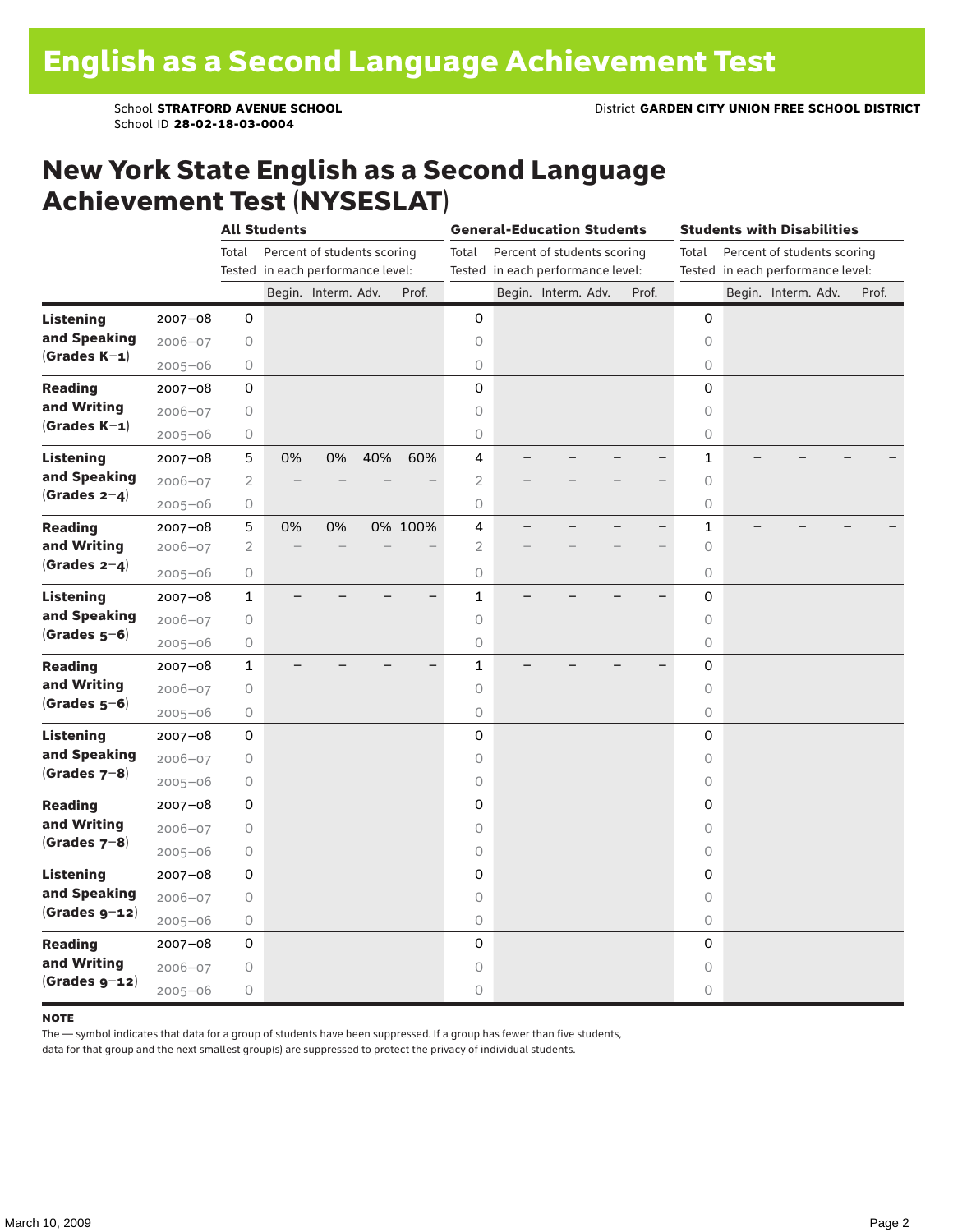School ID **28-02-18-03-0004**

## Elementary/Middle-Level Social Studies 2007–08

|                                   | <b>All Students</b>                                         |    |       |     |                |       | <b>General-Education Students</b>                  | <b>Students with Disabilities</b>                           |     |     |    |    |    |     |                |
|-----------------------------------|-------------------------------------------------------------|----|-------|-----|----------------|-------|----------------------------------------------------|-------------------------------------------------------------|-----|-----|----|----|----|-----|----------------|
|                                   | Total<br>Percentage of students<br>Tested scoring at level: |    |       |     |                | Total | Percentage of students<br>Tested scoring at level: | Percentage of students<br>Total<br>Tested scoring at level: |     |     |    |    |    |     |                |
|                                   |                                                             |    |       |     | $\overline{4}$ |       |                                                    |                                                             |     | 4   |    |    |    |     | $\overline{4}$ |
| <b>Elementary</b><br><b>Level</b> | 194                                                         | 0% | $1\%$ | 32% | 68%            | 175   | 0%                                                 | 0%                                                          | 29% | 71% | 19 | 0% | 5% | 58% | 37%            |
| <b>Middle Level</b>               |                                                             |    |       |     |                | 0     |                                                    |                                                             |     |     | 0  |    |    |     |                |

#### 2004 Total Cohort Performance on Regents Exams After Four Years

|                                        | <b>All Students</b> |                                                 |  |              |  | <b>General-Education Students</b> |                                                 |  |              |  |                       | <b>Students with Disabilities</b>  |  |                    |  |  |  |
|----------------------------------------|---------------------|-------------------------------------------------|--|--------------|--|-----------------------------------|-------------------------------------------------|--|--------------|--|-----------------------|------------------------------------|--|--------------------|--|--|--|
|                                        | Cohor<br>Enroll     | Percentage of<br>students scoring:<br>$55 - 64$ |  | 65-84 85-100 |  | Cohoi<br>ō.<br>ᇛ                  | Percentage of<br>students scoring:<br>$55 - 64$ |  | 65-84 85-100 |  | Cohor<br>$\circ$<br>멷 | Percentage of<br>students scoring: |  | 55-64 65-84 85-100 |  |  |  |
| <b>Global History</b><br>and Geography | 0                   |                                                 |  |              |  | 0                                 |                                                 |  |              |  | 0                     |                                    |  |                    |  |  |  |
| <b>U.S. History</b><br>and Government  | 0                   |                                                 |  |              |  | 0                                 |                                                 |  |              |  | 0                     |                                    |  |                    |  |  |  |
| <b>Science</b>                         | 0                   |                                                 |  |              |  | 0                                 |                                                 |  |              |  | 0                     |                                    |  |                    |  |  |  |

## New York State Alternate Assessments (NYSAA) 2007–08

|                         | <b>All Students</b> |                                                |               |   |   |  |  |  |  |  |  |
|-------------------------|---------------------|------------------------------------------------|---------------|---|---|--|--|--|--|--|--|
|                         | Total               | Number of students scoring<br>Tested at Level: |               |   |   |  |  |  |  |  |  |
|                         |                     | 1                                              | $\mathcal{P}$ | 3 | 4 |  |  |  |  |  |  |
| <b>Elementary Level</b> |                     |                                                |               |   |   |  |  |  |  |  |  |
| Social Studies          | 0                   |                                                |               |   |   |  |  |  |  |  |  |
| <b>Middle Level</b>     |                     |                                                |               |   |   |  |  |  |  |  |  |
| <b>Social Studies</b>   | 0                   |                                                |               |   |   |  |  |  |  |  |  |
| <b>Secondary Level</b>  |                     |                                                |               |   |   |  |  |  |  |  |  |
| English Language Arts   | O                   |                                                |               |   |   |  |  |  |  |  |  |
| <b>Mathematics</b>      | O                   |                                                |               |   |   |  |  |  |  |  |  |
| Social Studies          | O                   |                                                |               |   |   |  |  |  |  |  |  |
| Science                 | O                   |                                                |               |   |   |  |  |  |  |  |  |

The New York State Alternate Assessment (NYSAA) is for students with severe cognitive disabilities. Results for students taking the NYSAA in English language arts, mathematics, and science at the elementary and middle levels are available in the *Accountability and Overview Report* part of *The New York State Report Card*.

The — symbol indicates that data for a group of students have been suppressed. If a group has fewer than five students, data for that group and the next smallest group(s) are suppressed to protect the privacy of individual students.

**NOTE**